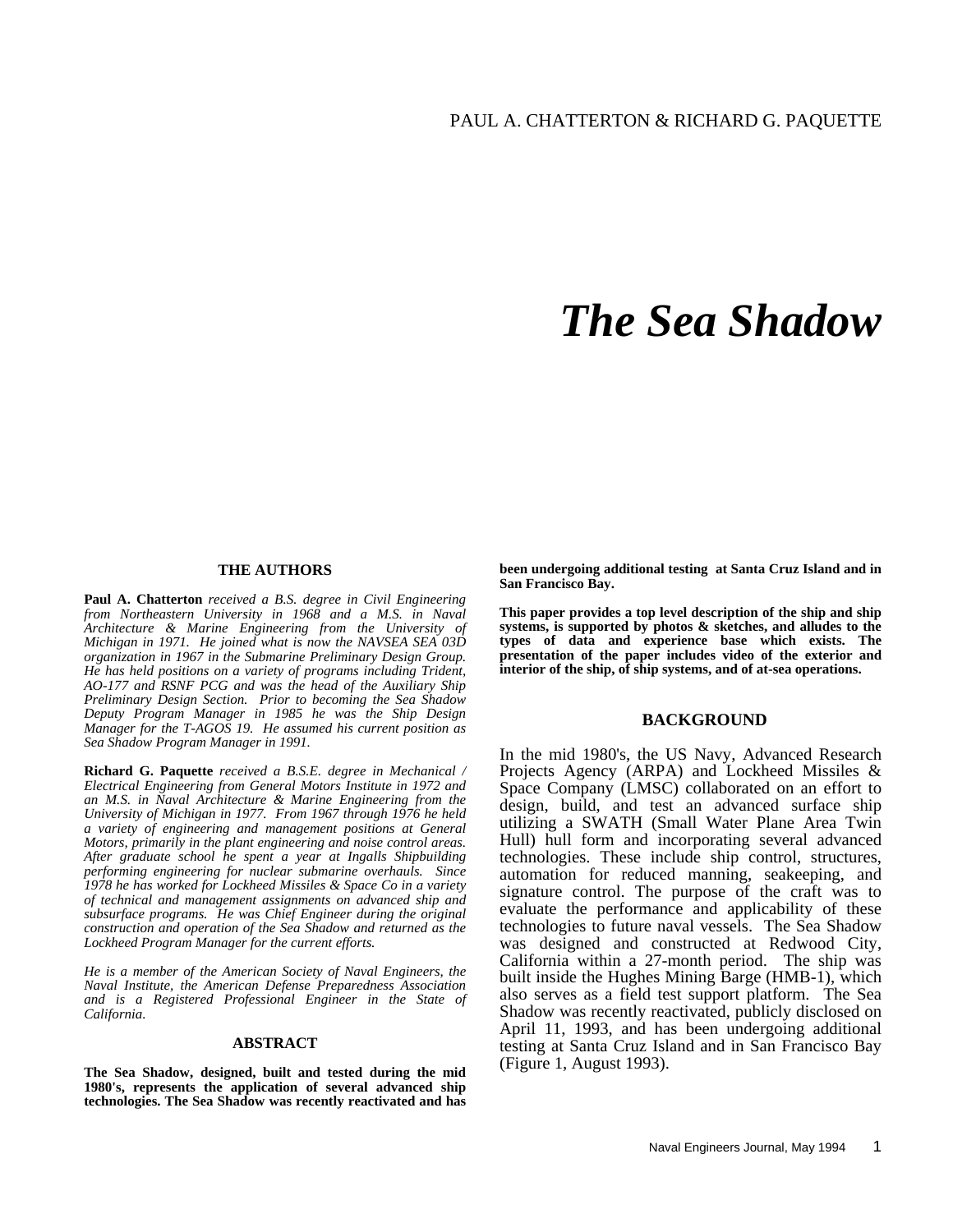

**Figure 1. Sea Shadow in San Francisco Bay** 

# **SHIP DESIGN**

#### **Design Philosophy and Criteria**

The effectiveness of the Sea shadow as a demonstrator of advanced technologies for application to future Navy vessels was enhanced by the design and construction philosophy selected at the outset as follows:

The craft should be of appropriate size to allow scale up of results.

Design features such as frame spacing, bulkhead penetrations, ventilation systems, stability and safety criteria; etc, that is, all details where possible, should be standard US Navy practice. Materials must be those generally available, workable and applied on US Navy ships.

The craft should be constructed with those skills and processes normally found in the shipyard environment.

Operationally, the craft must be able to perform in sea states appropriate for fully demonstrating the SWATH technology and associate structure; that is, high sea states for this size ship.

The craft must be easily maintained and logistically supportable with minimum training.

That is, create an extremely robust marine vehicle and only push the envelope were required.

The ship design was based on the following specifications in order of priority:

- General Specifications for Ships of the US Navy
- United States Coast Guard Regulations (CFR)
- American Bureau of Shipping Rules

Hull structure, damage stability, and vital operational and safety systems were designed in accordance with US Navy requirements, while less critical items were designed to commercial ship standards.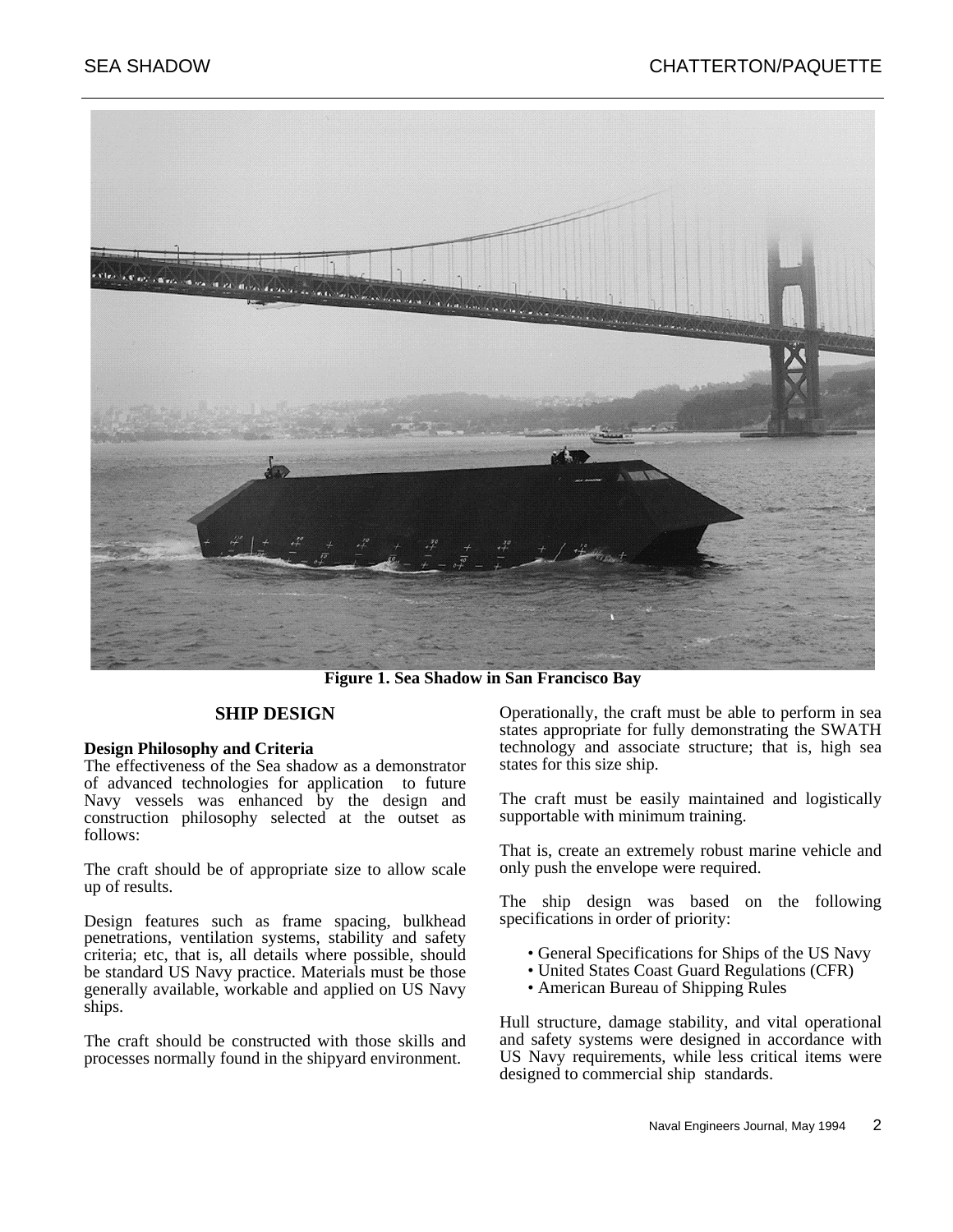One area where standard practices were not followed was in the selection of the engineering team, both at Lockheed and in the Navy labs. Effort was spent during the original design and construction effort, and also the follow on reactivation effort, to select a design team with a willingness and ability to provide continuity to the program. Individuals with design, construction, test, and at-sea operational experience were selected. The obvious enhancement to communications, and ability to do concurrent efforts, paid off in efficiency and reduced costs and schedule. This paid off again later when test data was being taken, reviewed in-situ, and improvements in the test taking efforts were incorporated, literally, underway.

#### **General Characteristics**

Sea Shadow is unlike conventional SWATH ships in that it is of "A" Frame configuration; that is, the struts are canted at an angle to the vertical. Three views of the ship are shown in Figure 2 and the principle dimensions are presented in Table 1.

The "A" frame configuration was driven by a variety of program criteria. Figure 3 depicts the results of model tank tests performed as part of an ID project exploring heave performance for strut angle versus wave period.

| Displacement                | 560 LT.           |
|-----------------------------|-------------------|
| Overall Length              | 164 Ft            |
| Beam, Maximum               | 68 Ft             |
| Draft                       | $14.5 \text{ Ft}$ |
| Lower Hull Dia, Max         | 10Ft              |
| <b>Upper Hull Clearance</b> | 8 Ft              |
| Propulsion                  | Diesel Electric   |
| Sea State                   |                   |
| Operate                     | $SS-4$            |
| Survive                     | $SS-5$            |
| Range <sup>*</sup>          | 1000NM @ 10 Kt    |
| Payload Capability          | 51 LT.            |

#### **Table 1. Sea Shadow Principle Characteristics**

This series of tests shows the significant reduction of ship motions for the 45° selected strut angle in the wave periods and sea states of interest for this size ship. The hydrodynamic mechanism exhibited by canted struts is due to an increase in the added mass and damping coefficients. The result is that Sea Shadow has motions in a seaway equivalent to a 4000 to 5000 LT 'H' Frame SWATH. [1]



**Figure 2. Sea Shadow**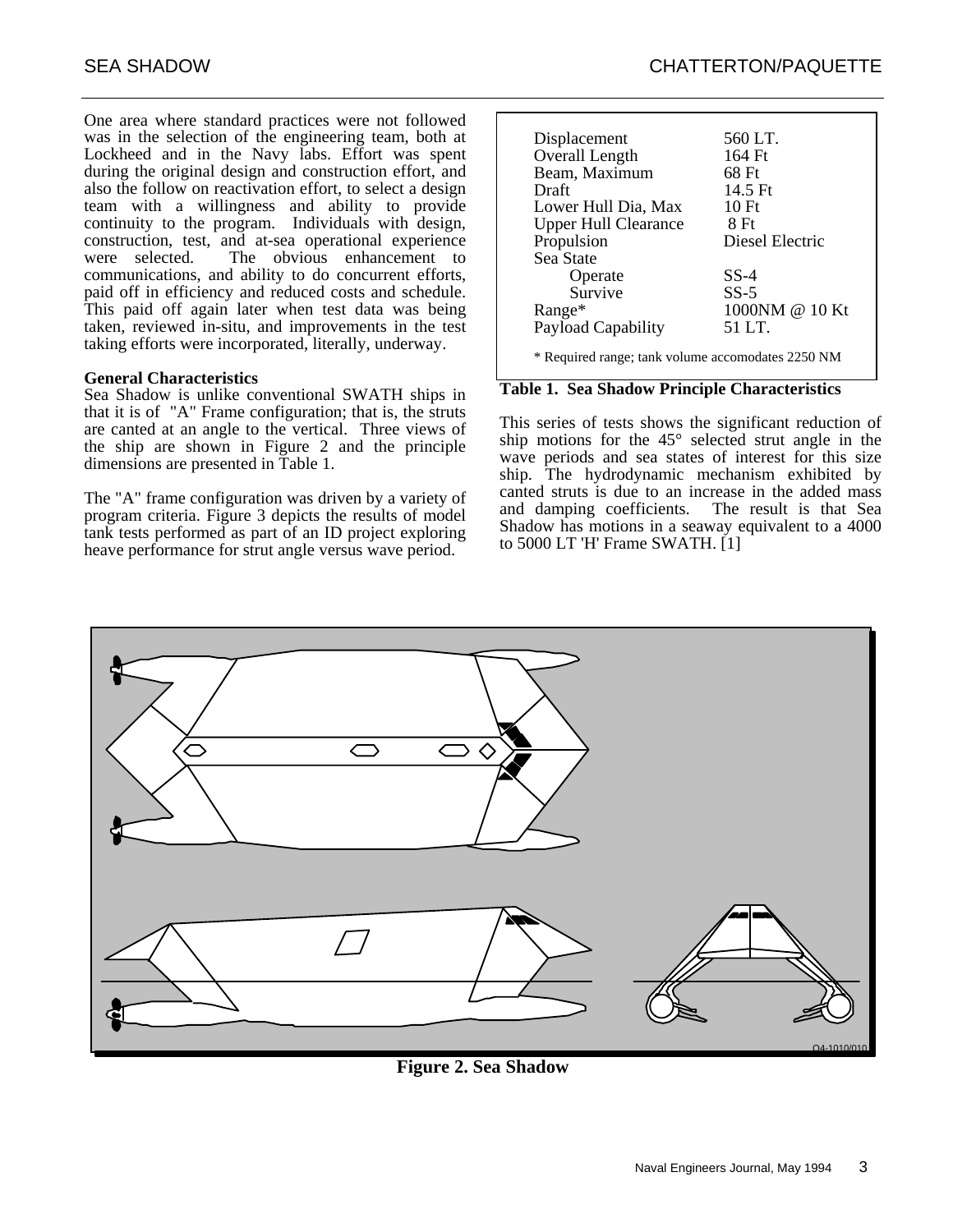

**Figure 3. SWATH "A" frame tests; strut angle vs heave response** 

Additionally, the Sea Shadow contains three unique inventions developed and patented by Lockheed which have contributed to the exceptional sea keeping performance.

In addition to canting, the strut leading and trailing edges are cambered in section profile to minimize resistance, sinkage and trim while underway.

SWATH ships exhibit a characteristic pitch down moment as the submerged lower hulls ride parallel to the surface. In the Sea Shadow the lower hulls were tilted bow up in the plane of the struts. This change provides an upward moment that increases high speed stability. This pitch up also reduced resistance and increases propeller immersion aft to minimize cavitation and occurrence of ventilation in a seaway. The struts are also "toed" outward further reducing sinkage and trim, normally common to SWATH ships, over the entire speed range. A further advantage of the "toed" out struts is that, in combination with the desired lines of the upper hull, the ship is deeper forward where two decks are desired for arrangement purposes. The added height provides sufficient headroom for two full decks forward of the engine room.

Another feature is the control surfaces. The Sea Shadow has forward and after fins that, in addition to being actively used for seakeeping, are used differentially for steering. Fins are mounted on the inboard side of the lower hulls as shown in Figures 2 and 4. The forward fins (canards) are mounted approximately 15 degrees below horizontal and can rotate  $+/- 27$  degrees. The aft fins (stabilizers) are similar to the canards, but 50% larger in area.



**Figure 4. Starboard Lower Hull; Canard and Stabilizer Fins** 

The stabilizers provide excellent turn control and eliminate the need for conventional rudders; an extremely significant departure. Not only does it reduce the number of ship systems, but it also eliminates the structural difficulty of mounting a rudder aft of the propeller. Without a rudder aft, the lower hull may be elongated as appropriate for provision of additional buoyancy aft and restoration of ship hydrodynamic balance. That is, the center of buoyancy of the lower hull is made close (longitudinally) to that of the waterplane. Because of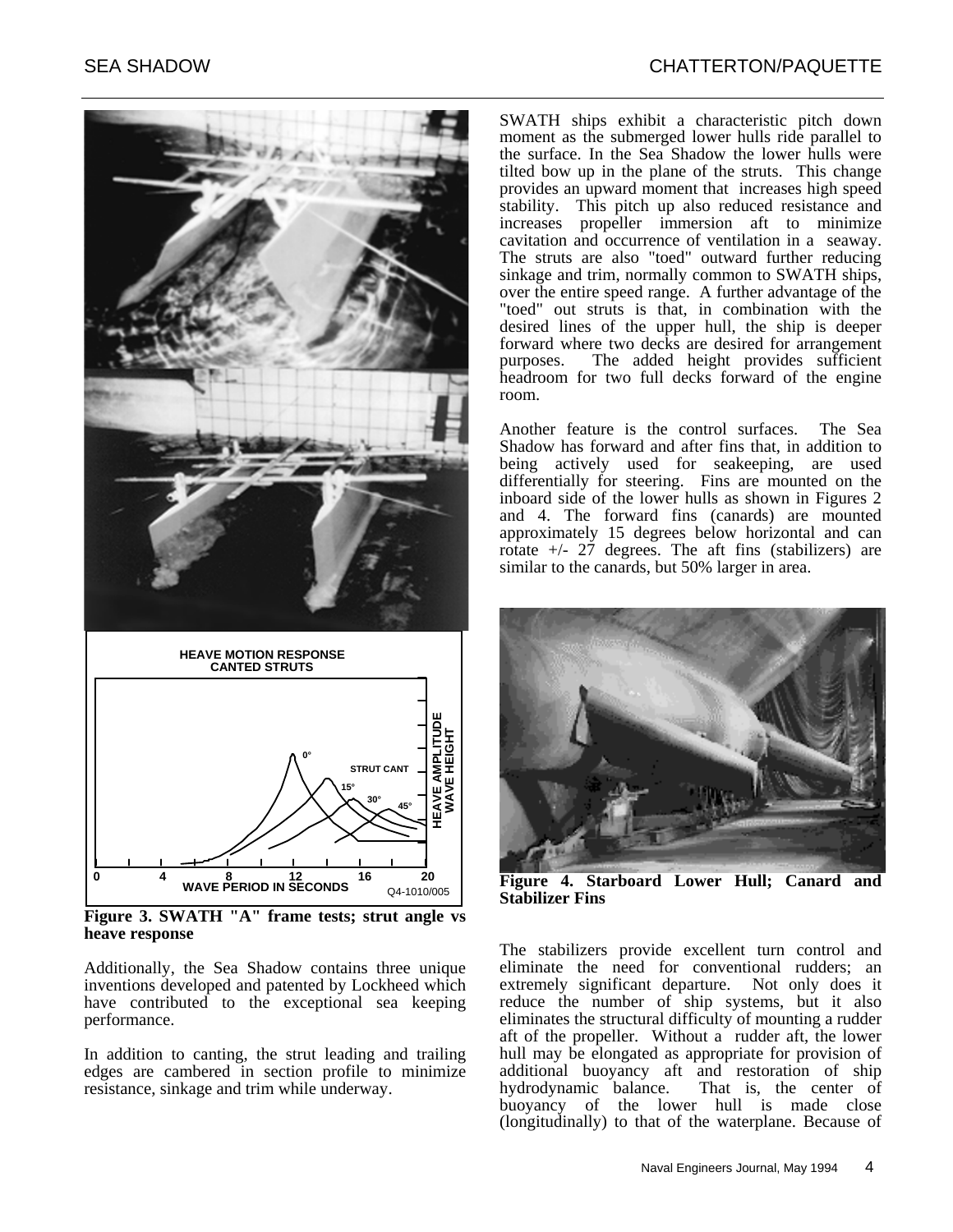cleanliness of flow in front of the propeller, there is also the bonus of a significant improvement in propeller efficiency. This design, in principle, was subsequently incorporated on the US Navy T-AGOS 19 and 23 SWATHs. [2] [3]

In a SWATH configuration the lower hulls can be shaped to minimize wave drag at a chosen speed by favorable interference between struts and hulls. The configuration of the Sea Shadow lower hulls incorporate modest 'Coke Bottle' shaping to minimize resistance.

### **Stability**

The Sea Shadow was designed to meet or exceed the requirements of DDS 079-1; Design Data Sheet, Stability and Buoyancy of US Naval Surface Ships. The following stability criteria were used:

### **Intact stability**

- beam wind and rolling due to waves
- crowding of personnel to one side
- high speed turn
- topside icing

- two adjacent compartments flooded
- initial heel less than 20 degrees
- counterflood to reduce heel to less than 15 degrees in 10 minutes
- final static heeled/trimmed waterline below wet deck

### **General Arrangements**

The inboard profile of the Sea Shadow is depicted in Figure 5. The arrangement is fairly typical with bridge, living spaces, electronics and auxiliary machinery spaces forward. Amidships are the generator and switchboard spaces. Aft of the machinery spaces is the payload space, Figure 6, which was sized to accommodate a variety of test equipment. Currently the equipment used to measure and record ship motions and structural loads data is mounted in this space. An auxiliary machinery space aft of the payload space provides clean power, air conditioning, and chilled water for any equipment, berthing, or other combination of payload space uses. Additionally, there are significant unused volumes in the lower hulls and upper hull aft. The only unusual arrangement feature is the aft location of the anchor which was done to free up prime real estate forward.

The struts contain fuel and ballast tankage and access **Damage stability** to the lower hulls.



**Figure 5. Sea Shadow inboard profile**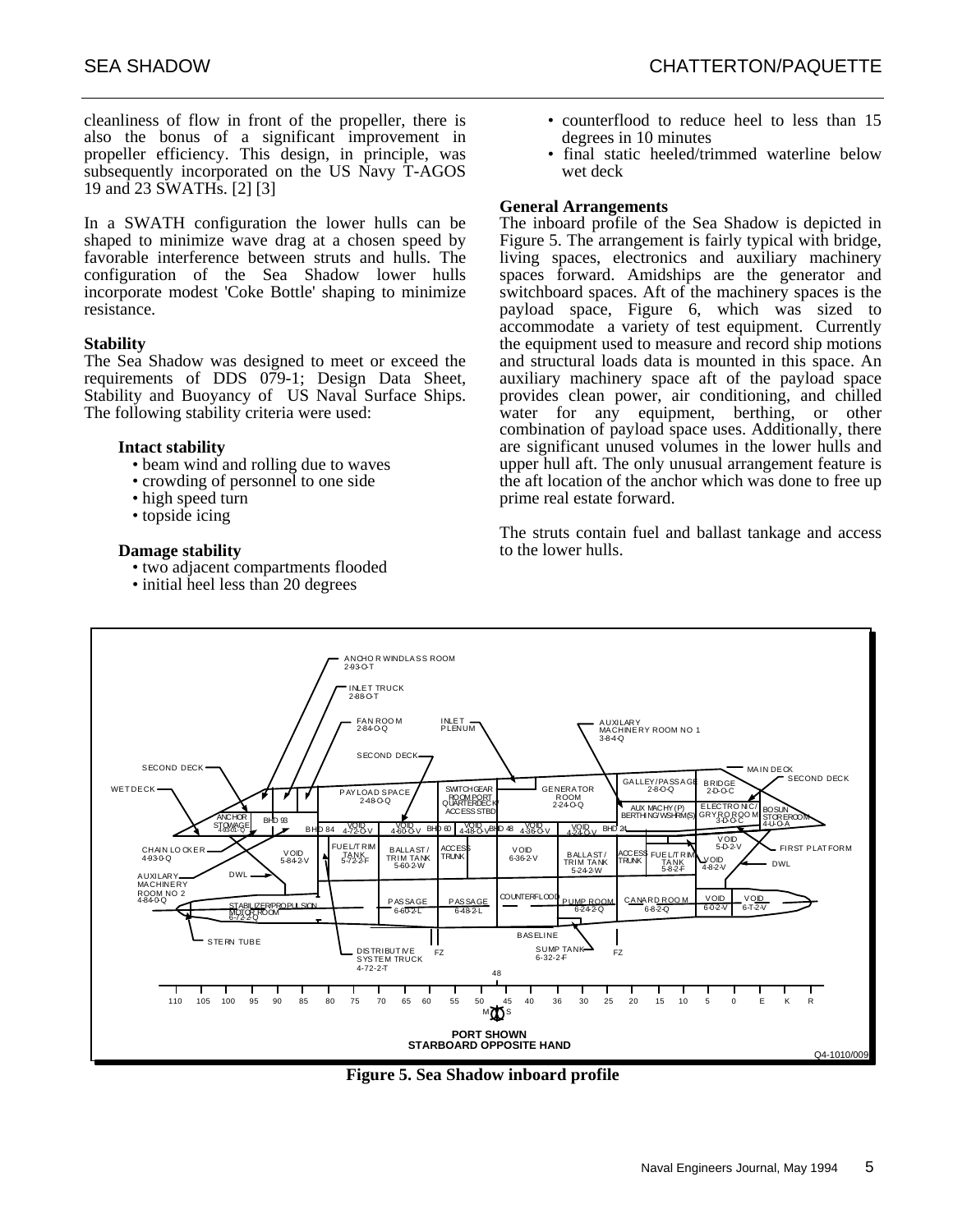

**Figure 6. Payload space** 

Each lower hull is segregated into eight water tight compartments consisting of a propulsion drive space, fin control rooms, a pump room, a counterflood space, and voids. Access is via watertight trunks which lead from the first platform (forward) or second deck (aft) down the struts.

The shell plating on the underside of the upper hull is referred to as the "wet deck". The diesels,  $\widehat{H}VAC$ , and tanks all vent through the wet deck into the "tunnel" area between the struts. overboards are located in the lower hulls below the water line .

| <b>Wt Group</b>          | <b>Long Tons</b> | LCG   | VCG  |
|--------------------------|------------------|-------|------|
| Hull Structure           | 321.4            | 58.2  | 19.8 |
| <b>Propulsion Plant</b>  | 19.2             | 119.5 | 5.8  |
| <b>Electrical Plant</b>  | 41.2             | 51.5  | 28.5 |
| Command and              |                  |       |      |
| Surveillance             | 9.1              | 32.0  | 24.8 |
| <b>Auxiliary Systems</b> | 61.1             | 60.8  | 15.5 |
| Outfit and               |                  |       |      |
| Furnishings              | 20.1             | 43.9  | 22.4 |
| Variable Loads           | 36.9             | 39.2  | 19.2 |
| Payload capacity         | 51.0             | 80.0  | 19.6 |
| Total                    | 560.0            | 59.9  | 19.6 |

# **Table 2. Sea Shadow Weight Statement**

Access to the ship's interior is through one of three points of entry; the main hatch located amidship on the starboard side which also serves as the quarterdeck and shore connection point: a main deck hatch located forward above the galley area: and a main deck hatch located aft at the auxiliary machinery room. There is a ventilation and combustion air inlet over the generator room and a ventilation inlet at the aft access.

The Sea Shadow weight statement is shown in Table 2. The unusually high percent payload capacity results from meeting the design displacement, without margin, within  $0.5\%$ .

#### **SHIP STRUCTURE**

### **Hull Description**

The major structural elements of the Sea Shadow are the upper hull, the struts, and the lower hulls as shown in the Midship Section, Figure 7. Structural arrangement and sizing of the individual elements is based on the loading distribution determined by finite element analysis.

The main transverse watertight bulkheads, the shell and the bulkhead (second) deck constitute the watertight envelope and subdivision. The watertight bulkheads in the lower hulls, struts and in the upper hull below the bulkhead deck are generally spaced 15 feet apart. Transverse frames consist of deep web frames spaced 7 ft 6 in. apart with two intermittent frames. Ring frames in the lower hulls are on 2 ft 6 in. centers.



**Figure 7. Midship Section**

#### **Design Criteria**

The loading conditions are divided into primary and secondary loads. The primary loads are defined as the overall loads which are induced in the structure by the motion of the ship in a seaway. For the Sea Shadow, the maximum values are expressed in terms of a transverse bending moment at the armpit and a corresponding torsional moment. The Sea Shadow is designed to survive in Sea State 5. Numerical values for maximum expected lifetime conditions are shown in Table 3. Secondary loading is defined as the local influence of externally applied forces on a restricted These loads are generally additive to the primary loads.

| <b>Primary Loads</b>     |                |
|--------------------------|----------------|
| - maximum lifetime       |                |
| bending moment           | 7,850 ft-tons  |
| maximum lifetime torsion | $4,300$ ft-ton |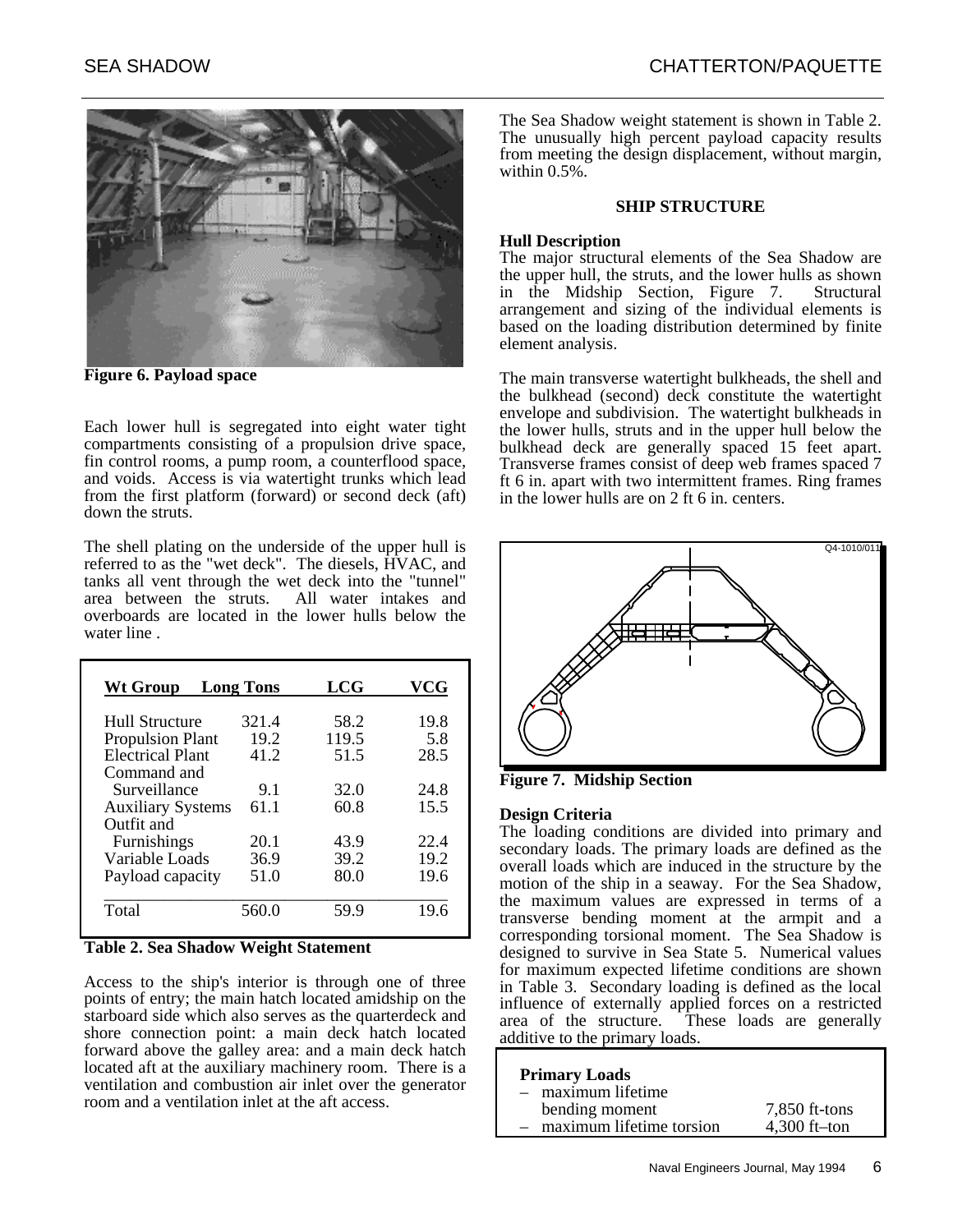| - maximum lifetime whipping | 4,300 ft-ton  |
|-----------------------------|---------------|
| - slam pressure             | 30 psi (peak) |
|                             |               |
| <b>Secondary loads</b>      |               |
| - hydrostatic (operational) | 10 psi max    |
| - hydrostatic (max heel)    | 16 psi max    |
| - hydrostatic (wave impact) | $500$ psf max |
| $-$ control surface         |               |
| wave slap                   | $1,000$ psf   |
| - secondary bulkheads       | 2 psi         |
| $-$ wind loading            | $100$ knots   |
| $-$ ice loading             | 6 inch thick  |
| - deck loads                | $100-300$ psf |
|                             |               |

**Table 3. Primary and Secondary Loads**

Associated with the above loading conditions are 2 stress criteria:

- Primary design stress
- Maximum allowable stress

The primary design stress is based on an empirical criteria which has evolved to ensure the compatibility of the ship's lifetime stress history with the fatigue characteristics of the material. For the Sea Shadow, a maximum stress of 35 ksi in the HY-100 for combined strut bending, torsion and still water bending loads was used. Under the most critical combination of primary and secondary loading, the stress levels are limited to the allowables defined in Section 100a of the General Ship Specification and NAVSEA Structural Design manual. These values are 66.5 ksi for HY-100 and 40 ksi for HSS.

#### **PROPULSION SYSTEM**

The diesel-electric propulsion system provides for a maximum speed of 15 knots, sustained speed of 13 knots, and a cruising speed of 9 knots.

The propulsion system, shown in Figure 8, is comprised of a 800 HP DC electric motor coupled to the propeller through a 4:1 planetary gear box, a large non-lubricated flex coupling and shafting assembly, a thrust bearing assembly, and propeller shaft with oillubricated stern tube bearings. The propellers are three-bladed and of stock design. However, due to the clean inflow, a high level of efficiency and low waterborne noise level is experienced. The entire waterborne noise level is experienced. arrangement is isolation mounted to minimize noise and vibration. The port and starboard propulsion systems are essentially identical.



**Figure 8. Sea Shadow power generation and propulsion system**

The propulsion motor is cooled by circulating the compartment air through an air-to-seawater heat exchanger which then ducts upward and directly into the motor. A land-based test site, incorporating all elements in Figure 8, excluding the thrust bearing and propeller but including resilient mounts and propulsion system cooling, was constructed to allow concurrency in ship development and reduce risk. Propulsion power is the main component of ship's electrical load. For this reason, generated voltage was selected as 600 VAC as that proved the most efficient transformation to the 750 VDC required by the selected propulsion motors.

#### **POWER GENERATION AND DISTRIBUTION**

The design criteria for the power generation and distribution system was based on:

- IEEE std 45; 1983
- USCG 259
- General Specifications for Ships of the US Navy
- NEC

There are two diesel generators sets; each consisting of a Detroit Diesel 12v-149TI driving a Kato generator. Each set is capable of providing 750 KW, 600 VAC, of continuous power. An accessory drive mount on the forward end of each engine drives a servo-controlled hydraulic pump which provides hydraulic power for the ship's stabilizers and canards. Each engine generator set is sound isolation mounted to the hull and all connections to the engines are by flexible couplings.

The switch gear provides for independent or parallel operation of the generators and contains two motor control units for power supply to the propulsion motors. The motor control units provide, from the 600V bus, a controlled D.C. output voltage by phase chopping and full wave rectification of the 3 phase voltage. Forward / reverse operation is controlled by reversing the propulsion motor field current. Dynamic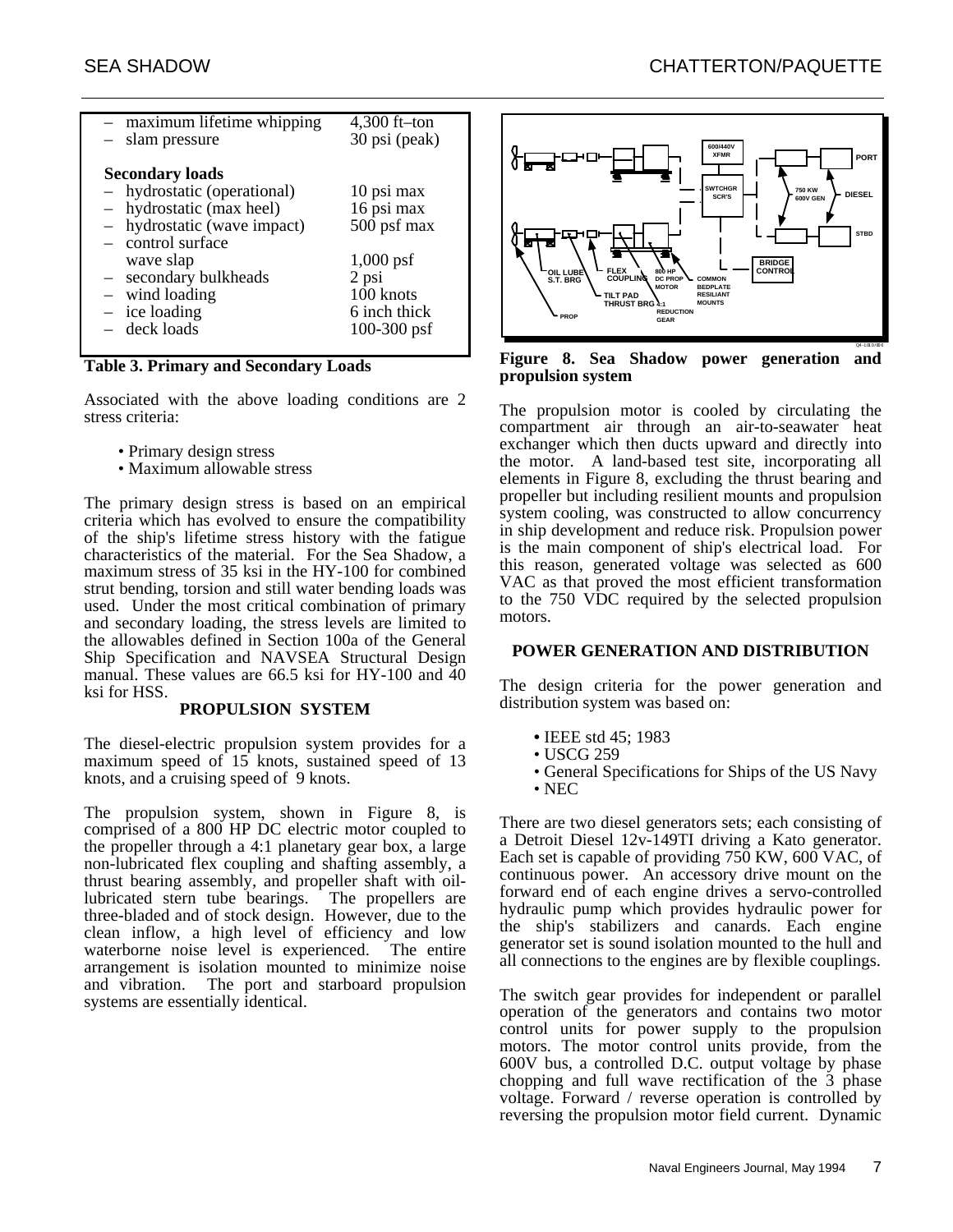braking and power regeneration is employed during deceleration.

The 600 volt bus also provides power to other ship systems via a 600V/480V transformer. Major rotating equipment is powered via forward and aft 480V power load centers. Driven from the 480V bus are two 25 KW MG sets (forward) and one 100 KW MG set (aft) to provide for ship's clean power requirements at  $208/120V$ , 3 phase. The 100 KW MG set is currently unused The 480V bus also provides power, transformed to a 208/120V 3 phase bus, for ship's lighting and other low voltage equipment.

The switchgear operator, via his panel, gives control of all rotating equipment to the bridge where monitoring and control is normally done. In an emergency, the switch gear operator may start and control the diesels, including paralleling, and may control all rotating equipment, including the propulsion motors. As a backup, at each piece of equipment, except for the propulsion motors, there are local controllers.

### **AUXILIARY SYSTEMS**

Auxiliary systems were built using General Specifications for Ships and USCG specifications as basic design criteria for all critical systems. When applicable, for less critical systems, best commercial marine practice was utilized. The auxiliary systems include:

- Firemain and Auxiliary Sea Water
- Trim and Ballast
- Heating Ventilation and Air Conditioning (HVAC)
- Potable Water
- Fuel Fill and Transfer
- Fire Fighting
- Dewatering
- Hydraulics

Seawater systems combine the firemain and the auxiliary seawater system and is distributed throughout the vessel. It provides pressurized seawater for:

- Fire fighting
- Sea water cooling
- Ballast and deballast
- Emergency dewatering

Four 375 gallon firepumps are provided, two located in each lower hull pump room. Maximum diesel each lower hull pump room. generator, propulsion, and auxiliary cooling loads are met with two pumps running at one time. Pump controls are provided locally as well as at the Engineering Station. System health is monitored remotely at the Engineering Station as well as at numerous local pressure stations.

Trim and ballast system provides the capability to trim/ ballast the ship at rates in excess of 1800 lbs/min (ballasting) and 1600 lbs/min (deballasting).

HVAC systems provide climate control to all electronics equipment locations (bridge, electronics / gyro room, switchgear room), the berthing area and the payload space. The ventilation system is partitioned into three firezones with isolation control accomplished from the Engineering Station. There is 100% redundancy in the four chilled water plant systems that serve the air conditioning systems.

Potable water can be produced using an onboard reverse osmosis plant at a rate of 400 GPD. There is stowage capacity for 400 gallons. Fresh water is distributed to the galley as well as the sanitary facility.

Sea Shadow fueling is done through a semi-automatic control station located at the Engineering Station. Fuel may be transferred to and from any one of the four main fuel tanks as well as the two service tanks located in the diesel generator space. The fuel transfer system may also be used in ship trimming operations.

The ship's fire fighting systems exceed Navy and USCG requirements. A distributed, remotely A distributed, remotely controlled Halon system, interconnected with the local ventilation system and with audible and visual alarms, is installed in each propulsion motor room, in each pump room, and in the diesel generator space.  $CO<sub>2</sub>$ and dry chemical fire extinguishers and AFFF systems are located in all appropriate spaces. A USN approved supervised fire alarm panel is located on the bridge with smoke, heat, and  $CO$  detectors located throughout the ship.

Four emergency dewatering stations, both remotely and locally controlled, are located in the lower hulls. These can be controlled at the Engineering Station. Additional dewatering capability is provided by submersible (portable) pumps located throughout the ship.

Provisions are made for mooring and towing the ship in up to 40 Kt winds and 2Kt currents. Towing is possible at up to 5 Kts via the forward hatch mooring bitts located on the main deck as well as through a penetration located in the wet deck at the bow.

Redundant pressure compensated hydraulic pumps provide the fluid power for the control surfaces (canards and stabilizers) and opening / closing the main hatch. The 16 gpm, 3000 psi pumps are direct driven off of a power takeoff located on the forward end of each diesel. These pumps are controlled and monitored from the Engineering Station.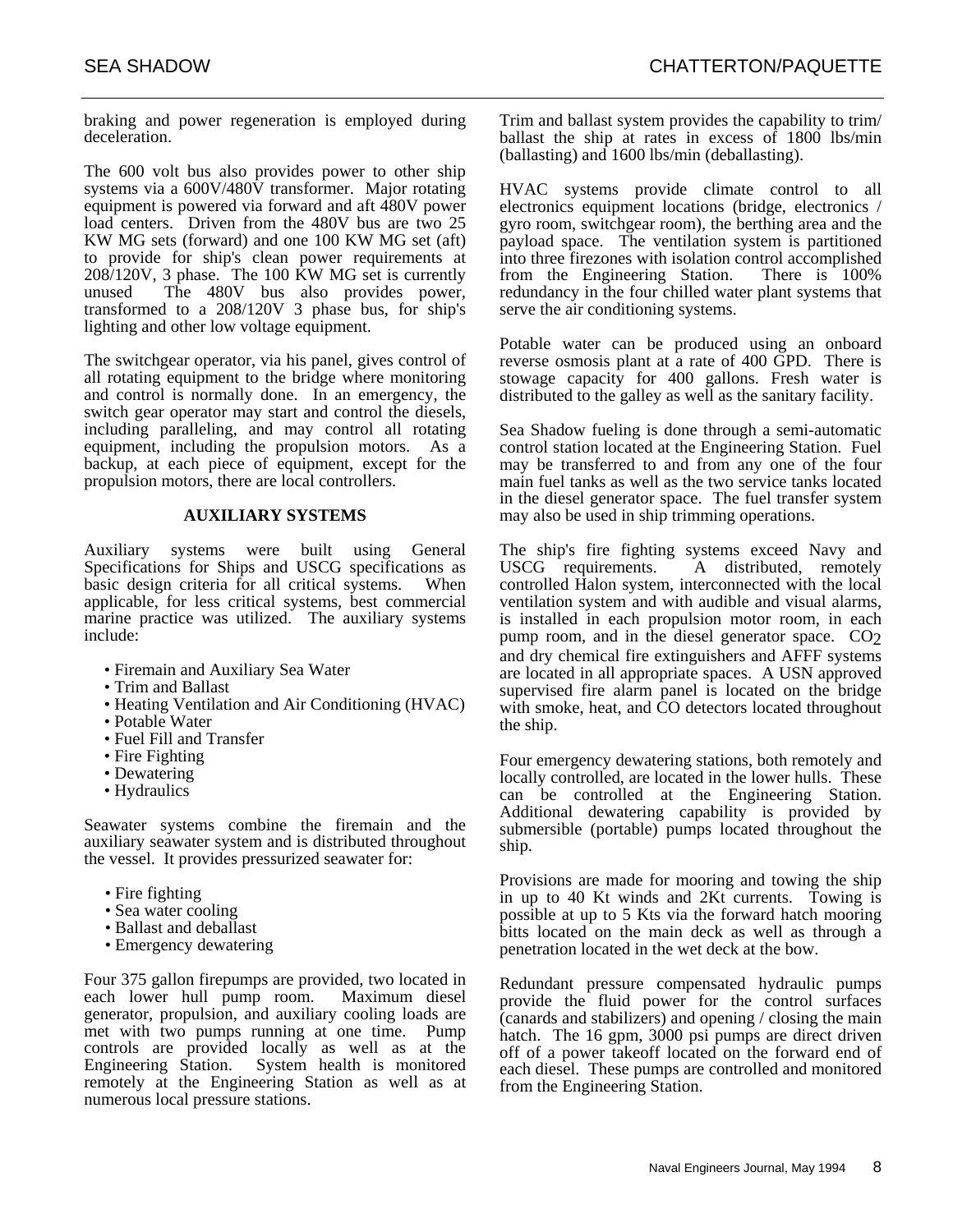Dockside replenishment and servicing is done via interface connections located amidship on the starboard side adjacent to the main access hatch.

#### **COMMAND & CONTROL**

All Sea Shadow systems are designed to provide the highest level of availability while minimizing manning requirements including crew, operations support, and maintenance personnel. To support this requirement, the Sea Shadow's bridge provides sufficient monitoring and control capability to allow operation of the craft with three personnel on duty; captain/helmsman, navigator, and chief engineer. The computer systems operated by these individuals included:

- Motion Control Computer
- Navigation Computer
- Hiper-D Computers
- Engineering *Alarms* Computer
- Fuel /Ballast System(s) Computer

For support of the test personnel normally onboard, for extended shift operations, and for safety, a complement of ten to twelve is normally on board.

The Sea Shadow's command and control system architecture was developed (hardware & software) in two years with a 2 1/2 man-level commitment. It was advanced for the time it was originally created; still is by many standards, and retains much of the original hardware. However, the original 8088 computers have been replaced with 486's and the assembler code and Fortran software that was required for speed has been upgraded to C+, which makes field maintenance of software much easier. The systems comprising command and control, the Ship Control System and the Engineering Station, and recent modifications, are described below.

# **Ship Control System**

The captain/helmsman and navigator man the Motion Control Console, Figure 9, and operate the craft through the Motion Control Computer assisted by the Navigation Computer. The Motion Control ("MC") Computer provides manual and automatic control modes for heading, turn-rate, sea-keeping (pitch and roll control), and speed. Heading is normally controlled by differential stabilizer angle but can be controlled by differential propulsion control. controlled by differential propulsion Differential stabilizer angle provides good heading control down to speeds as low as  $0.5$  Kt. Normally, roll is controlled by differential canard angle and pitch angle by collective canard angle. The Motion control system is very flexible in that canard, stabilizer and propeller system gains, and the ability to cross link the systems through the computer, allows an optimum configuration for meeting heading and ship motion requirements for ambient sea state, current, and wind

conditions. The system is configurable underway directly from the helmsman's panel.

A separate control mode implements a series of heading commands from the navigation computer to follow a track. The navigator plans the track, and inputs a series of waypoints and course changes. For some tests, this consisted of a series of 18 heading changes. In this autocourse mode, the ship will follow the track through the series of heading changes to the accuracy of the navigation system.



**Figure 9. Sea Shadow bridge and Motion Control Console** 

Every automatic mode can be overridden by manual control inputs or may be immediately disengaged by a single push-button. Backup electrical controls for fins, and an emergency hand pump, are located at the hydraulic panel next to each fin. Back up control of propulsion motors is at the switchgear. All fin angle and propulsion motor data, both commanded and actual, is recorded to an optical disc for future reference.

#### **Navigation System**

When constructed, the Sea Shadow's primary navigation sensors were a Mk-27 gyrocompass, a vertical reference (pitch/roll) gyro, and a Doppler sonar. A commercial LORAN-C receiver and SATNAV Omega were kept aboard but seldom used during test operations.

Recent test operations involved aircraft and other ships. In order to coordinate their movements safely and efficiently and to gather and record correlating data critical to the tests, the existing navigation system was upgraded with the addition of a compact ring-lasergyro INU, a differential GPS system (NATS described below) and a dedicated navigational computer; see Figure 13. The original sensors, and their feed through the MC computer, were retained for cost purposes and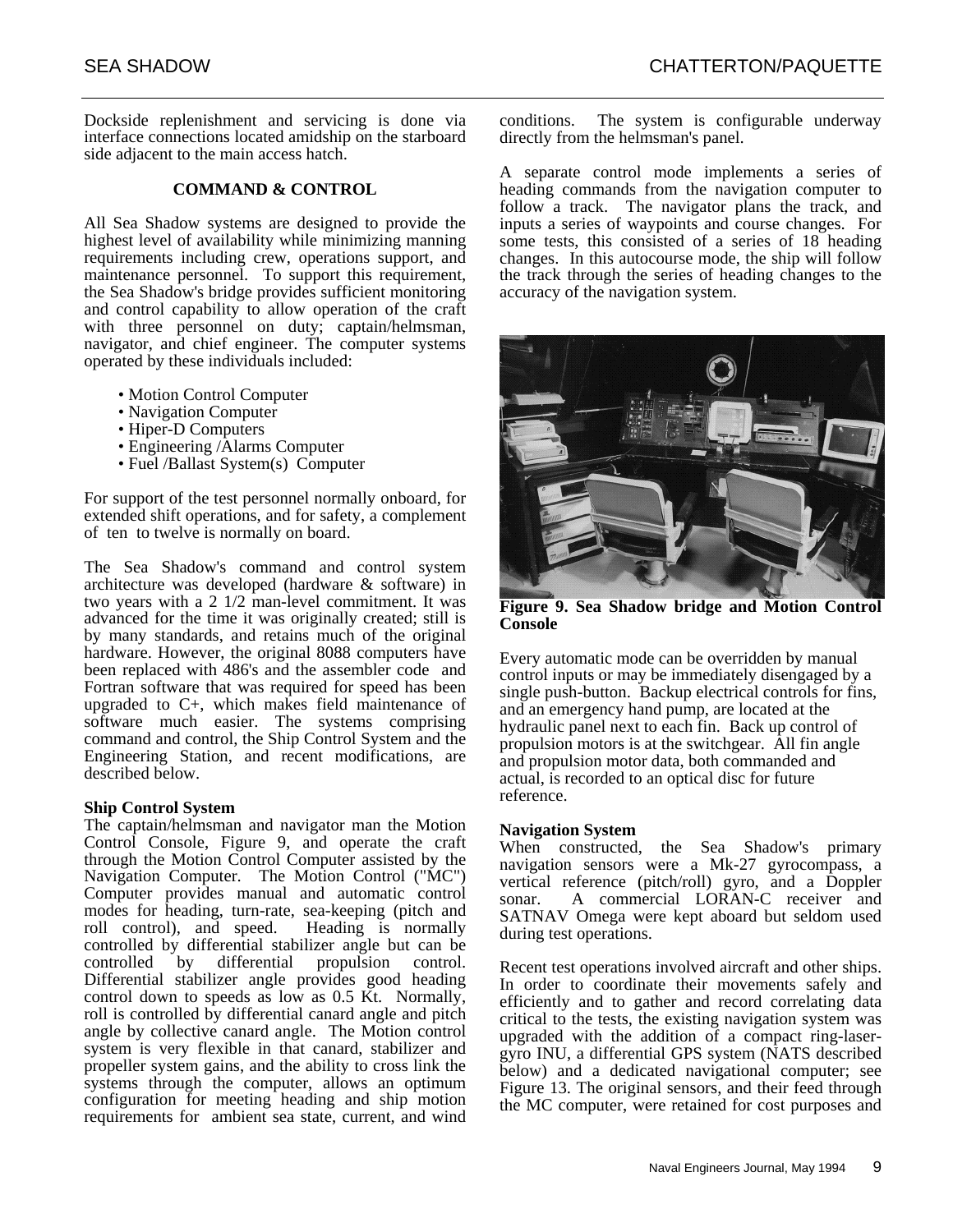the sensor data sent from the MC to the navigation computer.

The VME-bus Navigation Computer hosts a custom Kalman filter which polls all navigational sources available, assesses the fidelity of data coming from each one, and provides the best weighted position data to the operator, and the MC computer, including a dead reckoning position if there is a gap in data. Using the Navigation Computer, the navigator enters way-points and course lines on its CRT chart display. A moving chart symbol shows the ship's current position, heading, and recent track on the screen. Distance and time to next waypoint, cross-track error, and coursemade-good data, as well as position, heading, course and speed are displayed numerically.

The NATS, Navigation and Telemetry System, consists of six identical Navigation and Telemetry Units (NATUs) each containing a commercial differential GPS, a transceiver, and an MS-DOS computer. Each NATU can stand alone and provide GPS data to the user. In differential mode, each NATU transmits, every second, its own GPS position and velocity and receives the GPS positions and velocities of all other NATUs over the telemetry net. In this mode, the NATS provides very accurate relative position data. For the majority of Sea Shadow testing, a NATU located at a fixed, surveyed location generated and transmitted the differential corrections for the GPS receivers of the other units thus providing very accurate absolute positioning data.

A separate PC, in some cases a laptop, processed data from the NATU and displayed the positions of all NATU equipped ships and aircraft on its screen. As in the Sea Shadow's navigation computer, way points, course-lines, and numerical data blocks could be shown for each ship or aircraft. In the case of the Sea Shadow, the telemetry link also bused the ship INU and Gyro data to off board data collection systems. All data transmitted on the net were recorded to support post-test data analyses.

In the course of test operations, NATUs were installed on a destroyer, a frigate, a USCG 82-ft cutter, a work boat, and two aircraft. Despite wind and current, crewmen quickly became adept at hitting critical waypoints within a few meters and a few seconds of the test's plans. Positioning accuracy is within 2 to 3 meters, and attitude data, including heading, accurate to a milliradian or less.

#### **Engineering Station**

The Engineering Station contains the hardware and software for the Engineer to control and monitor the ship's machinery via the Engineering/Alarms ("A" Computer) and the Fuel/Ballast ("B" Computer) Systems, Figure 10, and additional systems. This station provides for centralized monitoring and control of the ship's operating machinery and includes the following:

- Firemain and Seawater cooling
- Diesel generator control
- Bilge and hatch alarms
- Emergency dewatering
- Propulsion lube oil
- Hydraulic system
- Oily Waste
- Fuel transfer
- Sea water trim and ballast control
- CCTV
- Watertight door control
- Firealarm system
- Overboard valve condition indicators
- Damage control and isolation
- Data recording system



**Figure 10. Sea Shadow; Engineering Station at bridge's aft bulkhead** 

Remote Terminal Units (RTUs) are located throughout the ship, Figure 11. RTUs contain solid state relays for control of rotating equipment, valves, etc; signal conditioners for controlling and digitizing data from pressure, temperature, level, speed, valve position and other sensors, an up down data link microprocessor for<br>communicating with the Engineering Station communicating with the Engineering Station computers, and a local uninteruptable power supply.

As an example, Remote Terminal Unit No. 6 (RTU-6) controls servo-mechanisms and reports the output of sensors in the port-aft lower hull, as follows:

| Firemain /Aux SW    | 4 valve operators<br>1 pressure sensor                                                 |
|---------------------|----------------------------------------------------------------------------------------|
| Propulsion Lube Oil | 2 pump controllers<br>3 pressure sensors<br>3 level indicators<br>3 temperature gauges |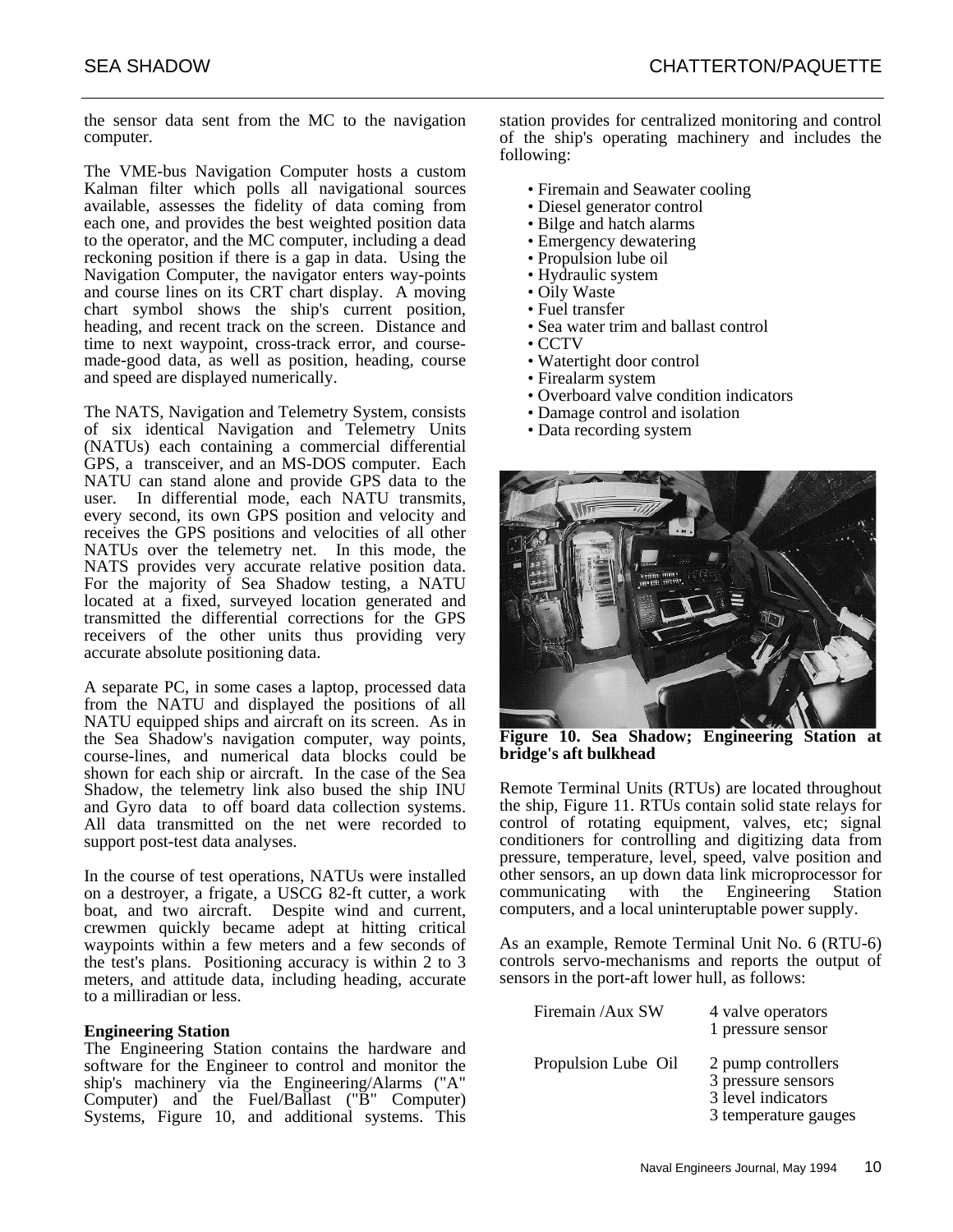| <b>Hydraulics</b>           | 3 pressure sensors            |
|-----------------------------|-------------------------------|
| <b>Emergency Dewatering</b> | 2 valves<br>1 pressure sensor |
| Bilge                       | 4 alarms                      |
| Damage Control              | 2 indicators                  |

All the functions monitorable and controlled from the Engineering Station are monitorable and controllable locally at the system via motor controllers, manually operable valves, temperature & pressure gauges, etc.

The Engineer always has excellent, timely oversight and control over the overall plant lineup and best information of current system readiness conditions. Time to assess problems is greatly reduced by allowing the engineer to modify his plant lineup and quickly identify and isolate problems. Through the data logger, a running record of all system information is kept to support the engineer in planning upcoming maintenance actions and preventative maintenance requirements and in assessing modifications to systems for improved performance. Logged data is also used for training engineering personnel on equipment lineups for a variety of operating conditions and subsequent sensor indications which may be expected.

The location of the Engineering Station on the bridge provides for good communications of all plant conditions to the helmsman and navigator, and, from the helmsman and navigator to the engineer, system performance requirements for upcoming tests. A summary diagram of the main elements of Sea Shadow's computer control system are shown in Figure 12.

# **Hiper-D Control System**

Under ARPA's sponsorship, Sea Shadow's Command and Control system was modified during reactivation to include ARPA's High Performance Distributed (Hiper-D) computer system. The three computers and Ethernet shown to the right of the dashed line in Figure 12 were added. When Hiper-D was turned on, the functions of the A, B, and MC computers were distributed among the three Hiper-D computers, while the A, B, and MC computers themselves performed two-way data transfer only. The following key features were demonstrated:

- Distributed processing for ship control
- Fault tolerance of computer failure while in Hiper-D mode
- Recovery to the ship's original system from a Hiper-D system failure
- Ability to rehost an existing marine control software on a Hiper-D system



**Figure 11. Sea Shadow Ship Control System - Engineering Station communication link to RTUs (Remote Terminal Units) throughout the ship**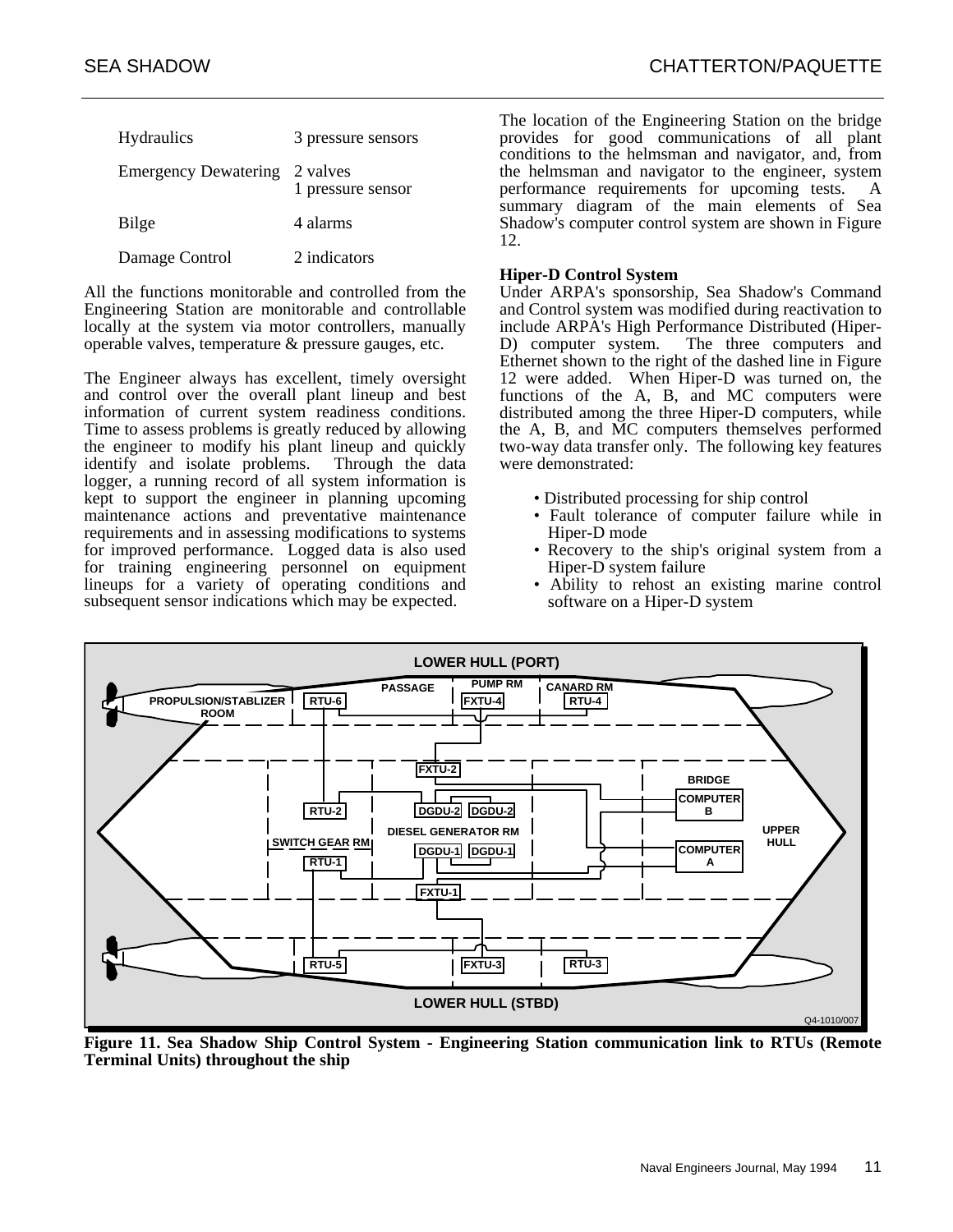

**Figure 12. Sea Shadow Ship Control System, showing baseline system (left) and modifications to incorporate High Performance-Distributed (Hiper-D) Computer system (right).** 

#### **Internal Communications**

There are three independent systems for internal voice communications. A two-channel commercial marine intercom system (21-MC) for normal use, a general announcement system (1-MC), and for emergency use<br>a sound-powered phone system. The latter two a sound-powered phone system. systems connect every man-accessible space. In addition, a closed circuit television system permits remote monitoring of the propulsion motor, stabilizer, canard, auxiliary machinery and generator rooms from the bridge, galley, and electronics rooms with display at the Engineering Station.

#### **External Communications**

Sea Shadow is equipped with a UHF antenna that serves the primary external communications communications equipment. Connected to it via a 4-port tunable coupler are WSC-3 and ARC-128 transceivers for clear voice, secure voice, telemetry (from the NATU), and Link 11 Navy Tactical Data System.

In addition, a standard marine VHF and a cellular telephone, with externally mounted antennas, act as backups.

# **SHIP DESIGN & CONSTRUCTION**

The Sea Shadow was designed and built in just under 27 months at Lockheed Missiles & Space Company's Redwood City facility on the south end of San

Francisco Bay. The site combines engineering and analysis, machine shop and metal forming equipment, internal and external welding pads, 480' of pier frontage , and a floating dry dock; the Hughes Mining Barge, HMB-1. The construction approach was based on the following elements:

- Concurrency of design, construction and system test phases.
- Sea Shadow assembly inside the HMB-1 floating drydock.
- Process development and validation by the Module Prototype Project prior to welding modules constructed of thin HY-100 plate
- Modular hull construction based on fabrication of structural units at four facilities throughout the country and at Redwood City.
- Integrated land based testing of generators, switch gear and total propulsion system prior to installation.
- Full scale bridge mockup to develop and test Ship Control and Engineering Station hardware and software prior to integration with the ship.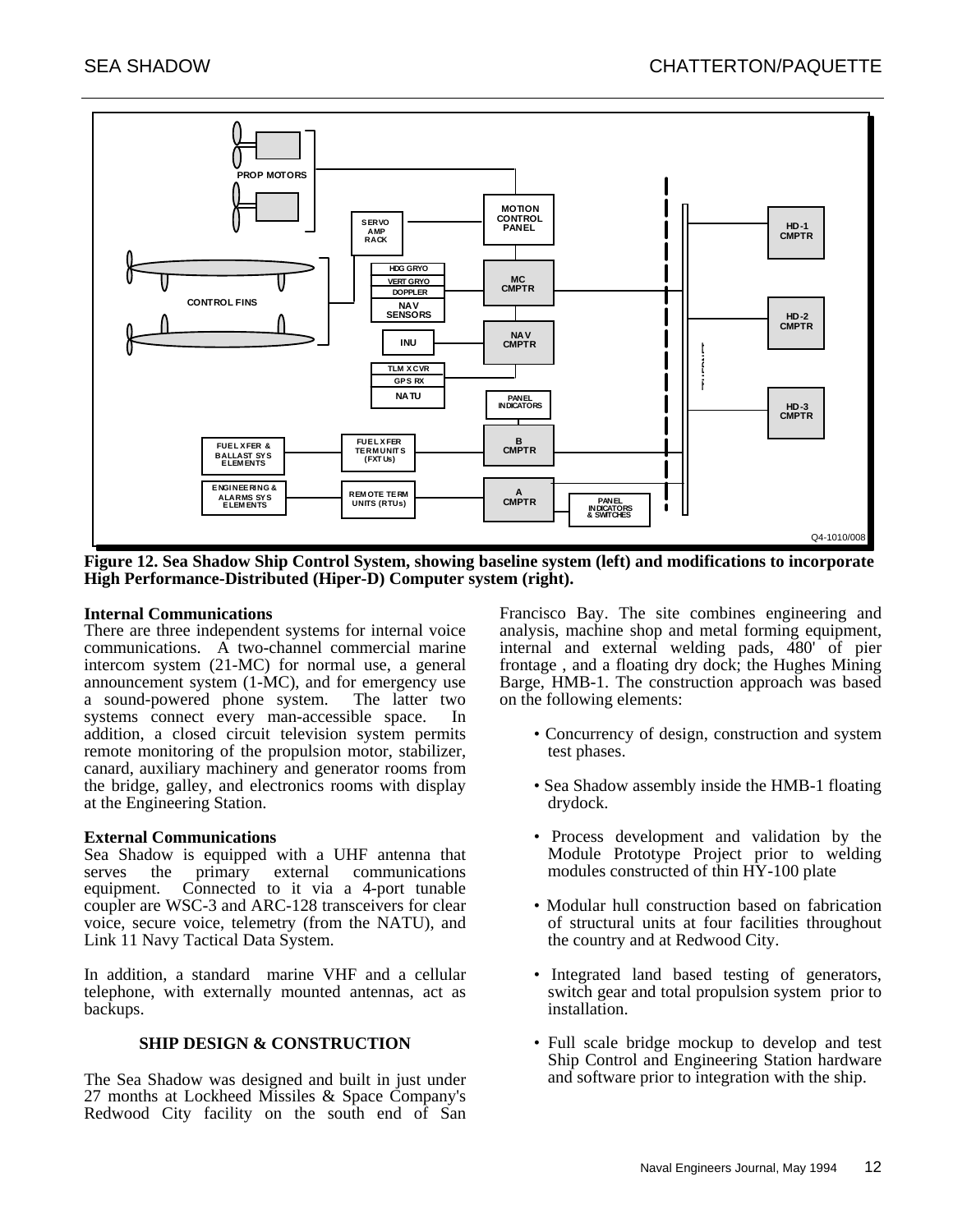The Sea Shadow structure was designed for modular construction. Due to schedule requirements the sections were built in a number of shipyards and steel fabrication facilities. A construction fixture was erected in the HMB and a series of benchmarks was established by use of laser surveying equipment. Measurement of barge deformation due to tidal changes was measured and accounted for. Hull sections were landed on the fixture in the HMB and were outfitted prior to joining the adjacent modules. Even though one engineer and one QA inspector were tasked with traveling from yard to yard to control and inspect module dimensions, there still was concern that there may be offsets at module joints from different yards that would exceed the construction tolerances. To guard against this, modules were landed with a gap of about one foot between adjacent components. In making the welded joints, two joints were actually made and some fairing could be accomplished if required.



**Figure 13. Sea Shadow hull modules** 

The first Section landed, 15 months before going to sea, was section 1 shown in Figure 13. The lower hull sections were placed in the HMB but initially were not aligned so as to permit installation of machinery prior to welding the sections together. After the three center upper hull modules were in place, the bulkheads were erected and the long main deck edge stringers were put in place. The alignment of these was critical to meeting the tolerance in all the upper hull shell plating and the main deck.

The last sections to be landed were the struts, which were not put in until the lower hulls were aligned and welded together, Figure 14. While the struts were being erected, the upper hull was resting on the construction fixture and the lower hulls were resting on timers set up on the deck of the HMB. After the struts were welded, the lower hulls were jacked up to put the total ship weight on the blocks. The construction fixture

was then removed. Prior to going to sea for the first time the ship was landed on rubber doughnut docking blocks which have been routinely used ever since.



**Figure 14. Sea Shadow hull module fixturing inside the HMB-1, Redwood City CA** 

During this period a number of tests were conducted to verify the adequacy of the design and construction. In one of these, the strut armpits were extensively straingauged and large hydraulic jacks were used to simulate the heaviest at-sea loads the ship might see. The actual stresses compared very favorably with the predicted stresses.

# **Module Prototype Project**

The objective of the Module Prototype Project was to determine if the Sea Shadow module joint design, selected high strength, thin steel materials, and close tolerance requirements, were compatible with standard



**Figure 15. Module Prototype Project test module**  shipyard practices in a normal environment. An additional objective was to identify production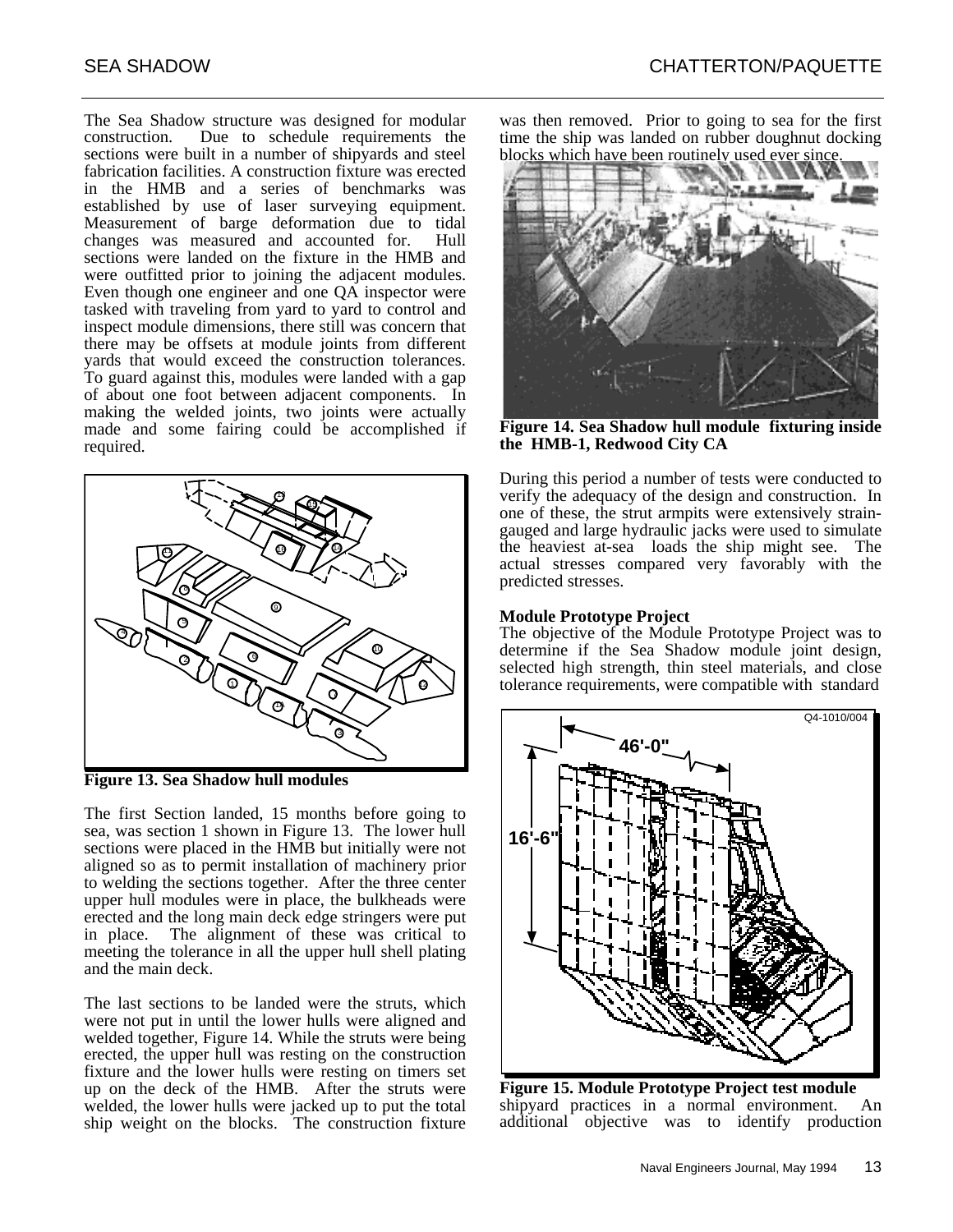structure, was designed at Redwood City and then built at Lockheed Shipbuilding. procedures and techniques, time estimates and cost factors for Sea Shadow module fabrication. To serve this purpose, a sample portion of the Sea Shadow hull, including all challenging aspects required for the final

tolerances, could be achieved by a shipyard or steel fabricator. The final Module Prototype assembled structure, consisting of four modules, is shown in Figure 15. The structure was primarily HY-100 plate with HSS stiffeners, complied with NAVSHIPS 0900-000-1000, and generally satisfied Section 074 of the LSD-41 Class Specification then being built in the Seattle Shipyard. The final report addressed such items as producibility instructions, distortion control, weld procedures, jigs, erection sequence and quality assurance. The processes and techniques developed under the Module Prototype Project established that the Sea Shadow structural design, including required

#### **Bridge Development**

discussion of how one of the most innovative elements of the Sea Shadow was developed is warranted here. The details of the methods used to design and build the Sea shadow in such a short period would be the subject of an expanded discussion. In this paper, we briefly mentioned the propulsion system land based test and the modular approach to the structure. A short the modular approach to the structure.

bridge, shown receiving part of the shell structure, just 5 days prior to dock trials. 6 The main body of the design engineering team at Redwood City worked in what, at the time, was an unheated and uncooled warehouse on a concrete pad. On the same concrete pad next to the drafting area was erected a foam core mockup of the bridge, Figure 16. This mockup was used to display structural details to shipfitters and to develop the Ship Control panel and Engineering Station. This mockup was also used to finalize operator habitability aspects including ability to observe and operate all console features easily, ability to layout and use charts and logs, and the ability to see out the windows. All hardware and software for the Ship Control system and Engineering Station were developed, integrated, and fully tested in this mockup.. Once the basic size and other aspects of the bridge were confirmed from the mockup, construction of the actual bridge outer structure began and continued concurrently with integration of hardware in the mockup. Figure 17 shows the condition of the actual

helmsman to operate the propulsion control throttles In addition, the Sea Shadow, a radically new hull form at the time, was initially required to conduct all launch and recoveries from the HMB-1 during the dark of night. A simulator was created that allowed the

while observing, through the computer display, what he would be seeing (mostly the few lights on the HMB-1), at three angles through the bridge windows. The simulator modeled Sea Shadow heading, speed and seakeeping response to throttle setting, sea state and wind conditions, and modeled moored HMB-1 pitch, roll and yaw in the same conditions. Through this simulator, Sea shadow launch and recovery operations from the HMB-1 were practiced.



**Figure 16. Sea Shadow; Bridge mockup** 



**Figure 17. Sea Shadow; Bridge during construction** 

#### **Hughes Mining Barge (HMB-1)**

The HMB-1, shown in Figures 18 and 19, is a 324 foot long, 107 foot beam, 5800 ton displacement floating drydock constructed in the early 1970's as a fully submergible system. During late 1982 and early 1983, the HMB-1 was reactivated and modified to support the construction and testing of the Sea Shadow. The roof and a 15 ton overhead bridge crane were reinstalled, catwalks were added and the assembly tool was fabricated on the well deck of the barge to support modular construction. Near the end of construction,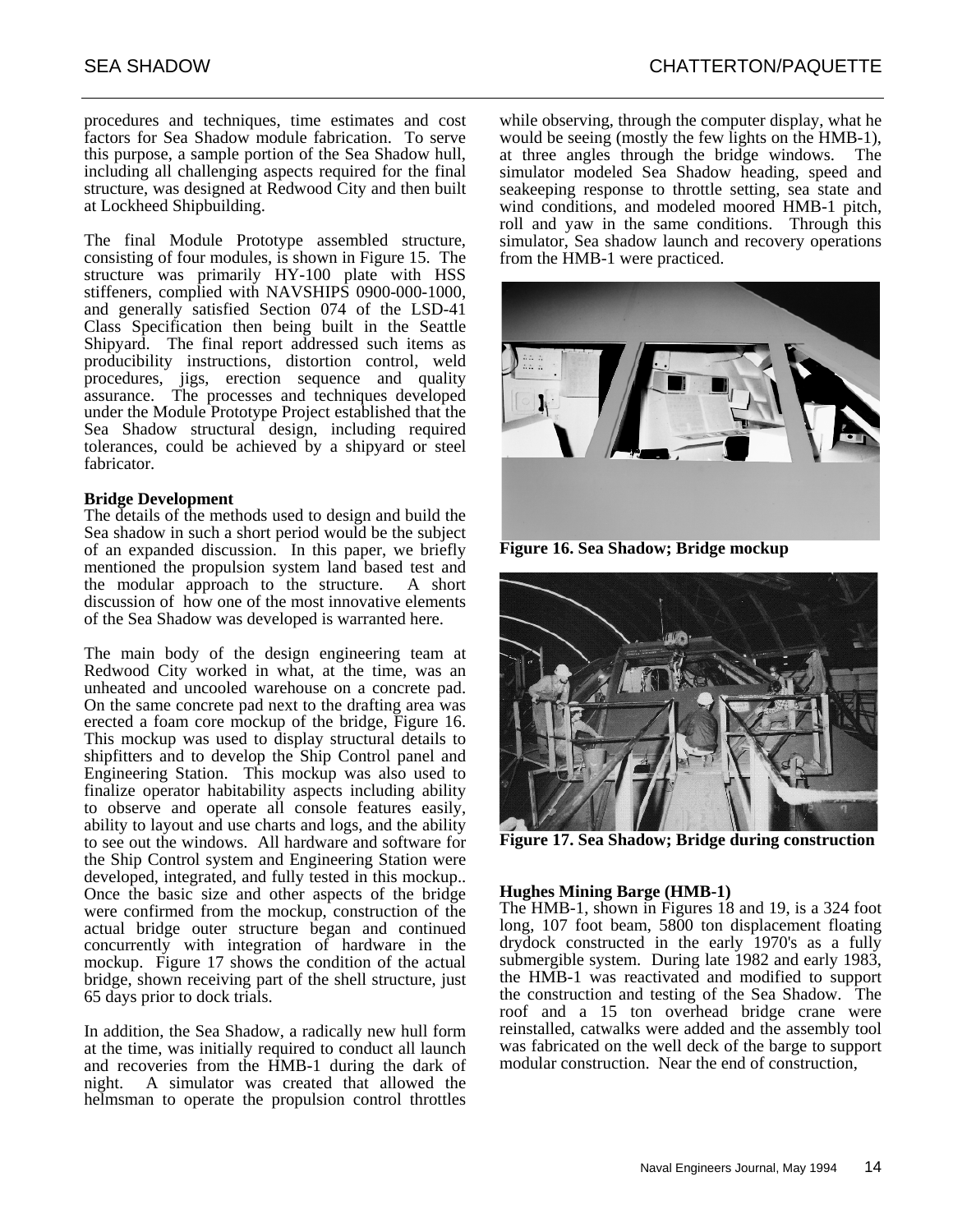

**Figure 18. Sea Shadow Moored Inside the HMB 1**

the steel wall at the aft end of the barge was replaced with a vertically opening "megadoor". The 76 foot wide, 72 foot high steel reinforced fabric door is normally closed except during ship deployments . The roof, consisting of 6 moveable and two fixed aluminum telescoping sections, provides a large clear vertical opening into the barge. The roof sections were retracted as required for module and equipment loading.

During Sea Shadow dock trials, an inclining experiment was performed. Because of the narrow main deck, a longitudinal inclining was performed instead of the traditional transverse inclining. Dock trials and the inclining were conducted in the Redwood City area by flooding down the HMB-1 and checking the ship systems. The current HMB-1 / Sea Shadow configuration allows all ship systems to be operated and tested in the "dry".

Following construction completion, the HMB-1 served as the field test support platform and covered drydock for the Sea Shadow. The barge provides shore power,



**Figure 19. HMB-1, Hughes Mining Barge**  hydraulics system flushing, replenishment fuel, spares storage, and staging of logistics and personnel. Normal operation is to tow the HMB-1 to a test site, moor or